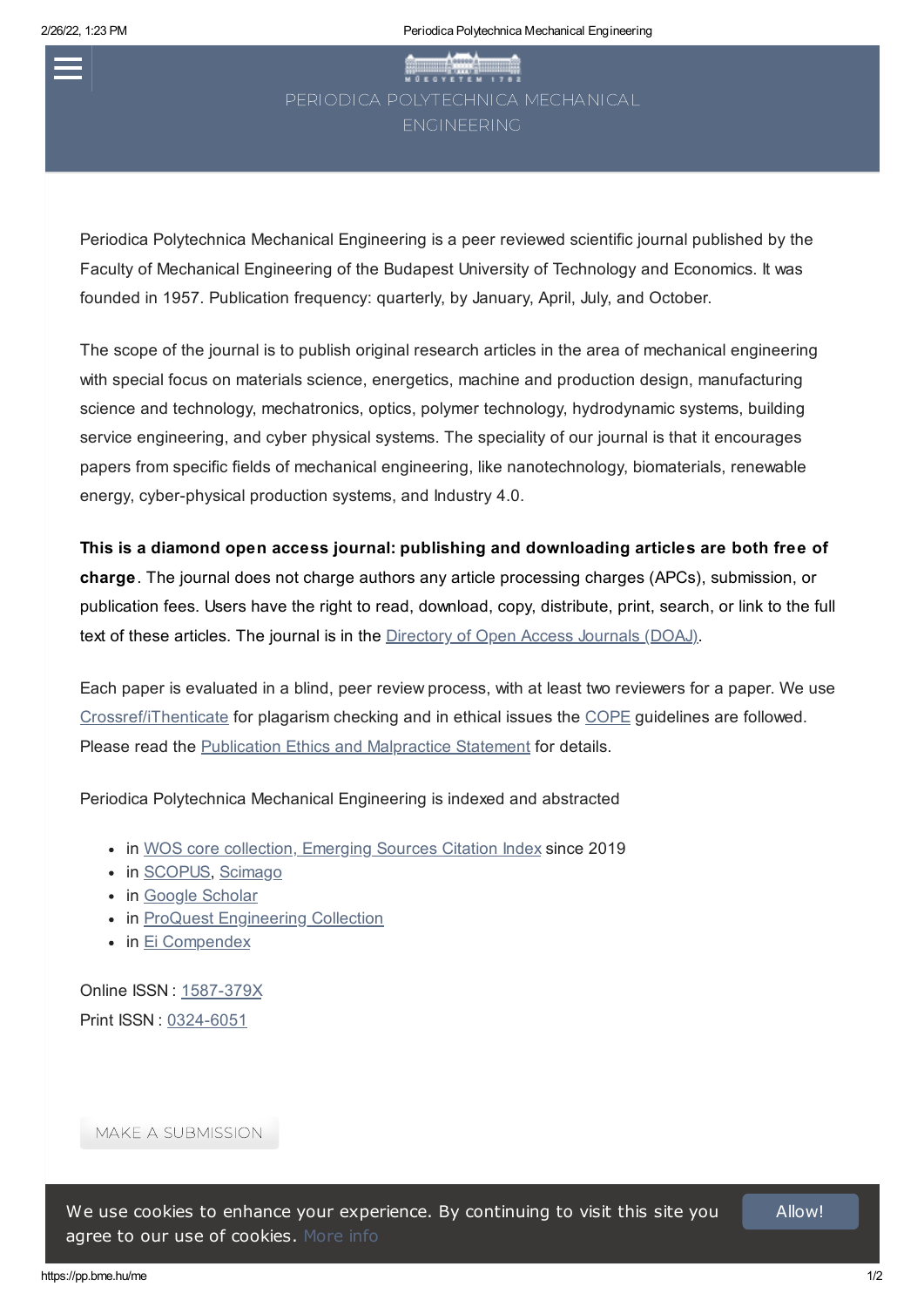

powered by OJS | Open Journal Systems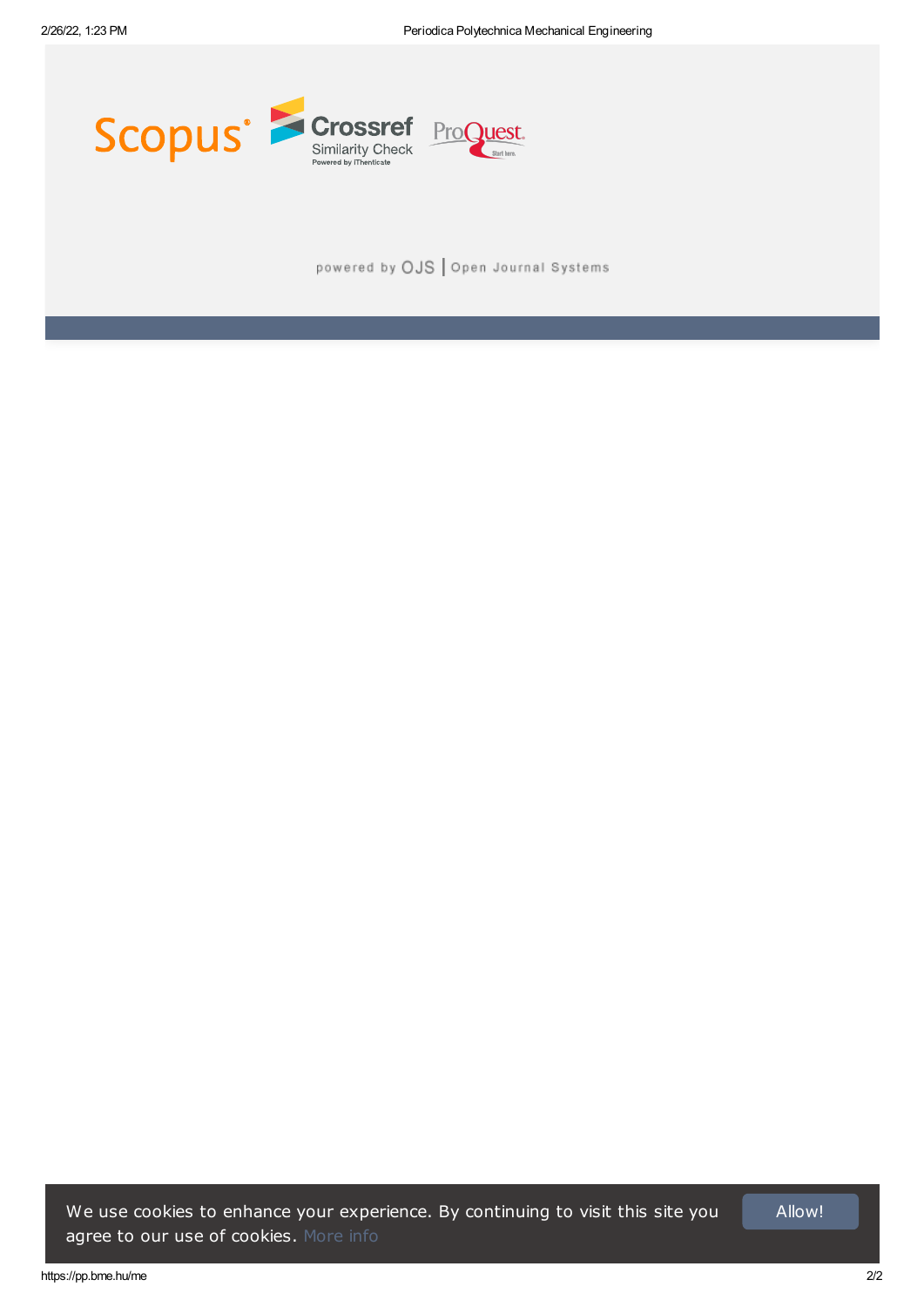2/26/22, 1:25 PM Editorial Board | Periodica Polytechnica Mechanical Engineering

WO E OVETEN 1782

[HOME](https://pp.bme.hu/me/index) / Editorial Board

# Editorial Board

## Editor-in-Chief

Péter [János](http://www.att.bme.hu/en/staff/szabo_peter_janos) Szabó, Budapest University of Technology and Economics, Budapest, Hungary **DROYES** \$ 500T

### Editor

Miklós Kassai, Budapest University of Technology and Economics, Budapest, Hungary



## International Editorial Board

Edward John Anthony, Natural Resources Canada, Canada

iD R O

Nektaria-Marianthi Barkoula, University of Ioannina, Greece



Wen Shyang Chow, Universiti Sains Malaysia, Malaysia

ROX RG

[Alessandro](https://corsidilaurea.uniroma1.it/it/users/alessandrocorsiniuniroma1it) Corsini, Sapienza University of Rome, Italy

R O

Eniko T. [Enikov](https://ame.engineering.arizona.edu/faculty-staff/faculty/eniko-t-enikov), University of Arizona, United States

R O

[Gyorgy](https://mavt.ethz.ch/people/faculty/professors.html) Haller, ETH Zürich, Switzerland



Imre Horváth, Delft University of Technology, Netherlands

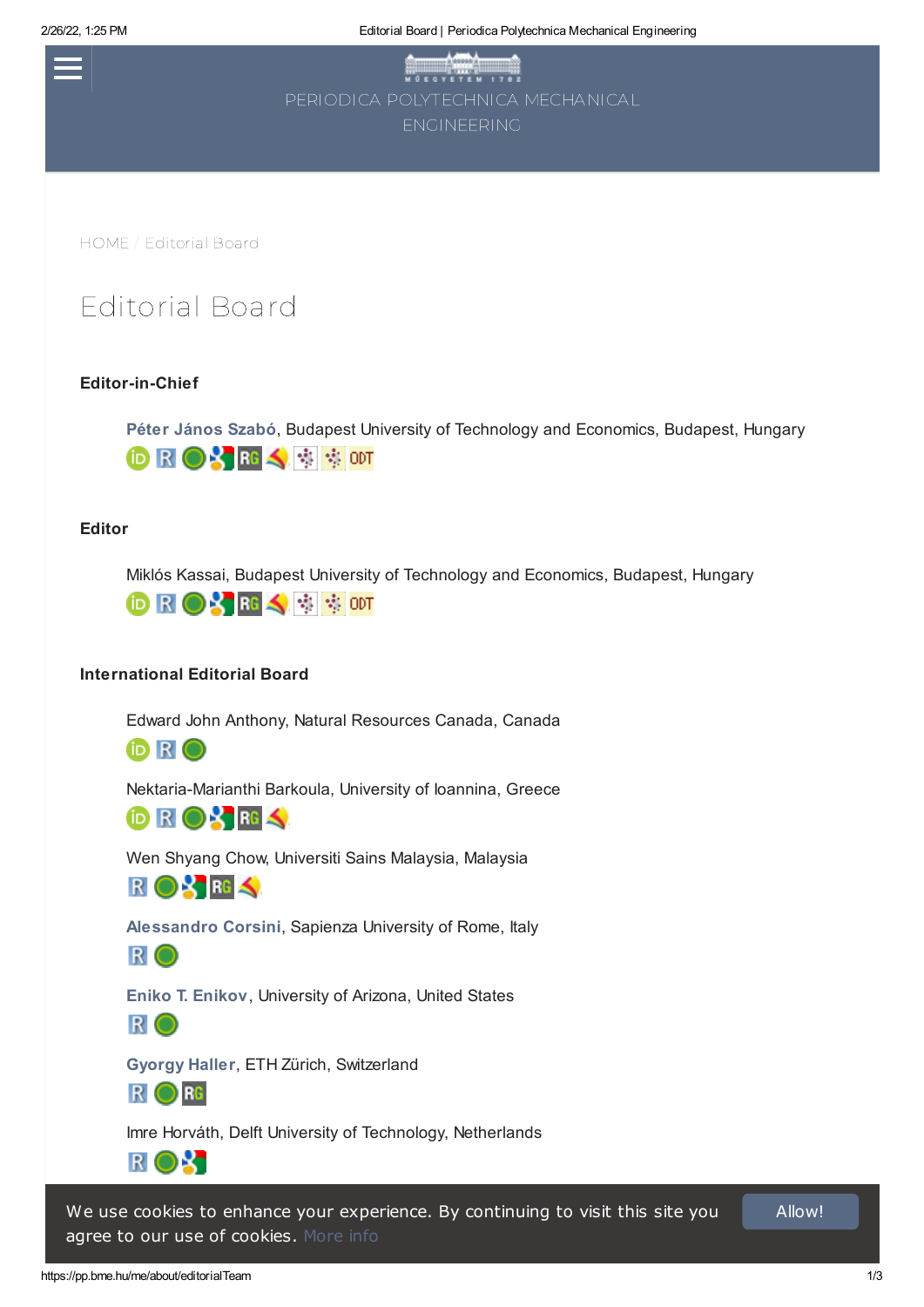Bo [Leckner](http://www.chalmers.se/en/staff/Pages/bo-g-leckner.aspx), Chalmers University of Technology, Sweden



[Andrew](https://www.kth.se/profile/andrewm?l=en) Martin, KTH Royal Institute of Technology, Sweden



[Fernando](https://sigarra.up.pt/feup/pt/func_geral.formview?p_codigo=209751) Tavares de Pinho, University of Porto, Portugal



Gavin [Walker](http://ulsites.ul.ie/ces/gavin-walker-bio), University of Limerick, Ireland



## Local Editorial Board

Tamás [Bárány](http://www.pt.bme.hu/munkatarsadatlap.php?id=9y2mds2rx4bu78o23u92smfrfy7h7955b2h8u6g8&l=a), Budapest University of Technology and Economics, Budapest, Hungary

**DROSRS ® \$ \$ om** 

Tamás [Insperger](https://www.mm.bme.hu/~insperger/), Budapest University of Technology and Economics, Hungary

**DROYES** \$ \$ ODT

Péter [Korondi](https://mogi.bme.hu/?p=staff&show=25&lang=en), Budapest University of Technology and Economics, Budapest, Hungary



Péter Láng , Budapest University of Technology and Economics, Budapest, Hungary

**DROHS** 零90T

László [Monostori](https://manuf.bme.hu/?page_id=1326&lang=en), Budapest University of Technology and Economics, Hungary

**DROYES # # 00T** 

Antal [Penninger](http://www.energia.bme.hu/english/staff/76-penninger-antal), Budapest University of Technology and Economics, Hungary

**iD R ● R ◆ 母 零 ODT** 

Gábor [Stépán](https://www.mm.bme.hu/~stepan/) , Budapest University of Technology and Economics, Hungary

**DROYES** \$ 500T

János Vad , Budapest University of Technology and Economics, Budapest, Hungary

**DROHS** 零 800T

[Károly](https://gt3.bme.hu/index.php?option=com_contact&task=view&contact_id=4&Itemid=3&lang=english) Váradi , Budapest University of Technology and Economics, Budapest, Hungary **DRODES** \$ 500T

MAKE A [SUBMISSION](https://pp.bme.hu/me/about/submissions)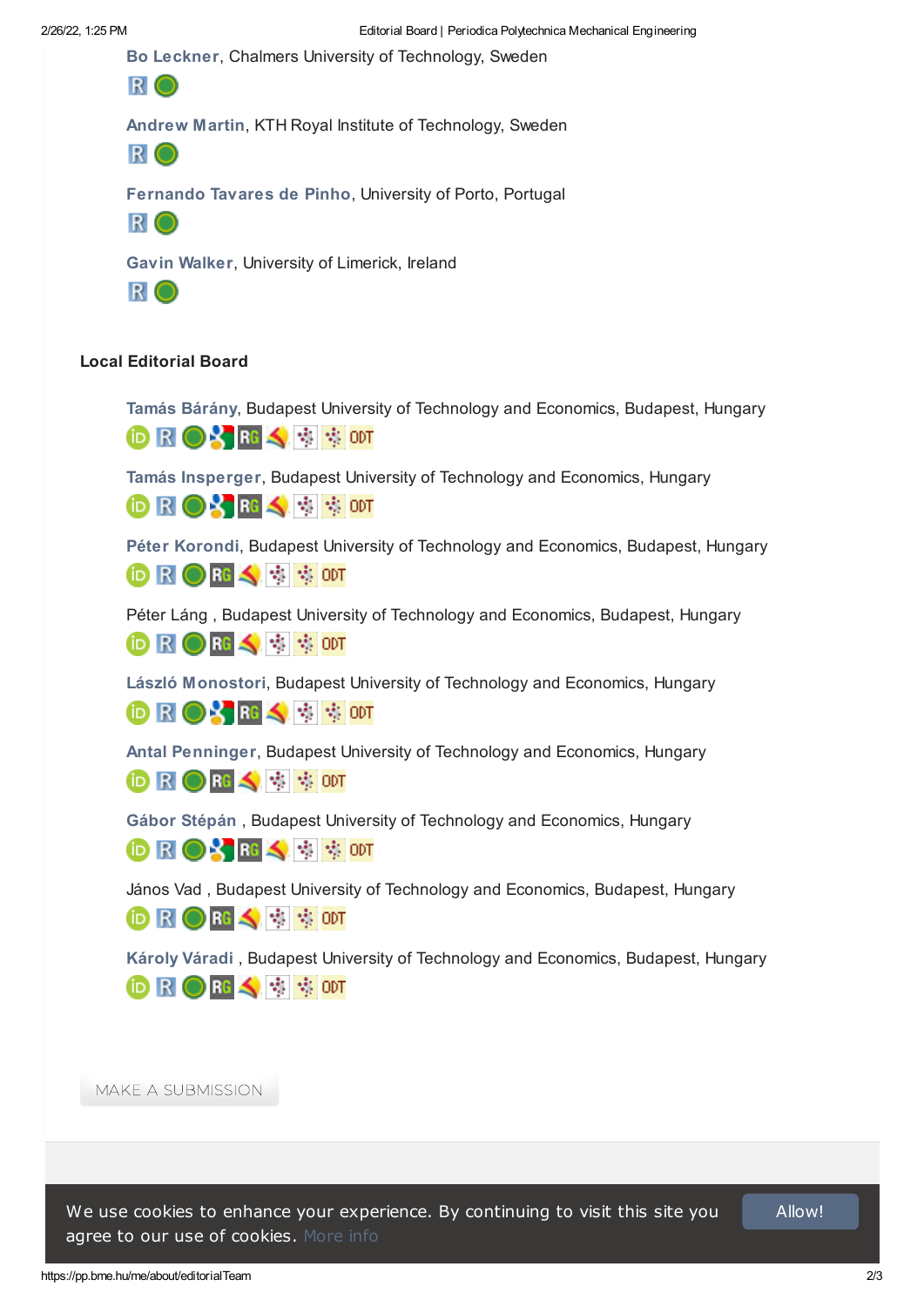2/26/22, 1:26 PM Vol. 64 No. 3 (2020) | Periodica Polytechnica Mechanical Engineering

| M O E G Y E T E M 1782            |  |
|-----------------------------------|--|
| PERIODICA POI YTECHNICA MECHANICA |  |
| <b>FNGINFFRING</b>                |  |

[HOME](https://pp.bme.hu/me/index) / [ARCHIVES](https://pp.bme.hu/me/issue/archive) / Vol. 64 No. 3 (2020)

# Vol. 64 No. 3 (2020)

PUBLISHED: 2020-07-22

[Implementation](https://pp.bme.hu/me/article/view/11727) of Linear Stability Theory on Hollow Cone-shaped Liquid Sheet

Hadiseh Karimaei, Ramin Ghorbani, Seyed Mostafa Hosseinalipour 179-188



The [Influence](https://pp.bme.hu/me/article/view/11780) of Single and Double Steel Plate Hardness on Fracture Behavior after Ballistic Impact

Helmy Purwanto, Rudy Soenoko, Anindito Purnowidodo, Agus Suprapto

189-198



The Effects of Shot Peening on the Surface [Characteristics](https://pp.bme.hu/me/article/view/13229) of 35NCD16 Alloy Steel

Mohamed Benaissa, Fethi Benkhenafou, Abdelkader Ziadi, Luis Borja Peral Martinez, Francisco Javier Belzunce, Lyes Douadji

199-206



Investigation of the Performance of V-cut Turbines for Stirring [Shear-thinning](https://pp.bme.hu/me/article/view/13359) Fluids in a Cylindrical Vessel

#### Houari Ameur

207-211



Enhancement of the Hydrodynamic Characteristics in [Shell-and-Tube](https://pp.bme.hu/me/article/view/15493) Heat

Younes Menni, Ali J. Chamkha, Houari Ameur, Mustafa Inc **agree to our use of cookies.** [More](https://pp.bme.hu/me/about/policies) info We use cookies to enhance your experience. By continuing to visit this site you and allow!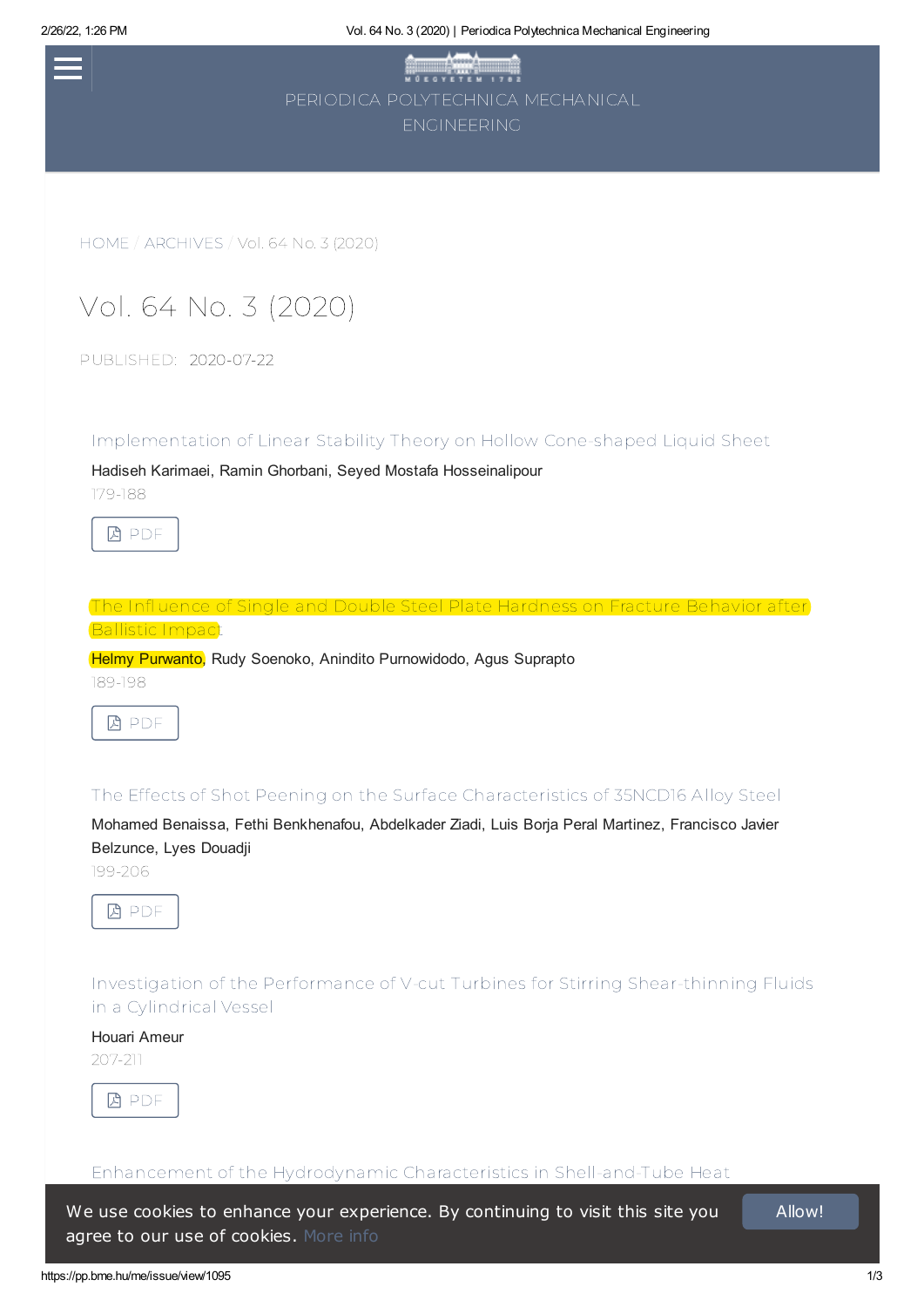

Optimization and [Experimental](https://pp.bme.hu/me/article/view/15983) Investigation of the Ability of New Material from Aluminum Casting on Pumice Particles to Reduce Shock Wave

#### Masoud Rahmani, Amin Moslemi Petrudi

224-232



[Extrapolation](https://pp.bme.hu/me/article/view/16044) of Saturated Diffraction Spikes in Photographs Containing Light Sources

## Bertalan Pizág, Balázs Vince Nagy

233-239



## Viscous Heating Effects on Heat Transfer [Characteristics](https://pp.bme.hu/me/article/view/16085) of an Explosive Fluid in a Converging Pipe

Sina Bagheri, Saeed Tavangar Roosta, Amir Heidari

240-247



[Determination](https://pp.bme.hu/me/article/view/16211) of Fatigue Limit of Coir/CNT/Fly Ash Reinforced Epoxy Polymer Matrix Composite

Venkatachalam Gopalan, Pradhyumn Bhardwaj, Nilesh Satonkar, Vignesh Pragasam 248-255



Stress Analysis of a [Landing](https://pp.bme.hu/me/article/view/16392) Gear Using the Davies Method

Gonzalo Guillermo Moreno, César Augusto Peña, Oscar Eduardo Gualdron 256-262



MAKE A [SUBMISSION](https://pp.bme.hu/me/about/submissions)